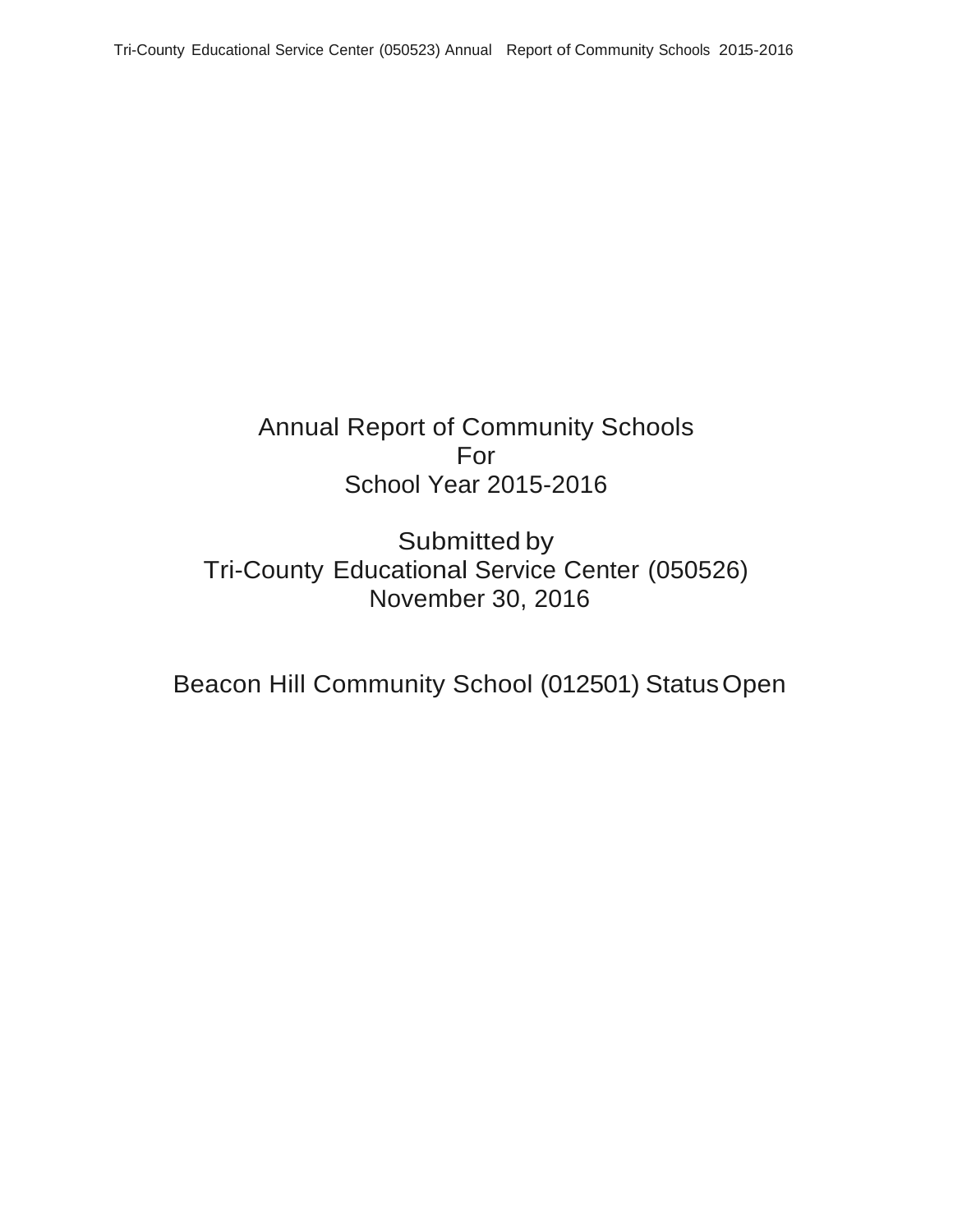## **BEACON HILL COMMUNITY SCHOOL - IRN #012501**

#### **Mission Statement**

#### *"Providing a Guiding Light For Our Community's Career and Educational Needs"*

The Beacon Hill Community School (BHCS) is a site-based, conversion community school sponsored by the Tri-County Educational Service Center (TCESC). BHCS is located at 10470 Winesburg Road, Dundee, Ohio 44659 (Wayne County).

The School Leader is Bradley A. Herman, and the Treasurer is Sandy Hadsell. Educational programming and services are available for students in grades 7-12, particularly those who have been unable to achieve a high school diploma in the traditional school setting and/or whose cultural beliefs limit participation in public education beyond a certain grade level.

This was the BHCS's fourth full year of operation.

It should be noted that Beacon Hill was established as a Conversion Community School whose purpose was to fill a gap in formal education for an underserved population in the Southeast Local School District in Wayne County, which had resulted from the elimination of specially designed middle school units in Southeast Local.

This group was comprised of students from the surrounding Amish and Mennonite communities and their formal education generally concluded at the end of grade six at which time they withdraw to Home School or at the end of grade eight when they invoked Yoder vs. Wisconsin and leave school entirely.

In this instance many were staying in school through grade eight enrolling in the special middle school units in which their communities saw merit. Once the courses were no longer offered the majority left after grade six, this creating an underserved population.

Beacon Hill was established in an attempt to support this population and other atrisk students by providing them with the opportunity for at least two more, and in some cases, six more years of formal education. At this time 90% of the Beacon Hill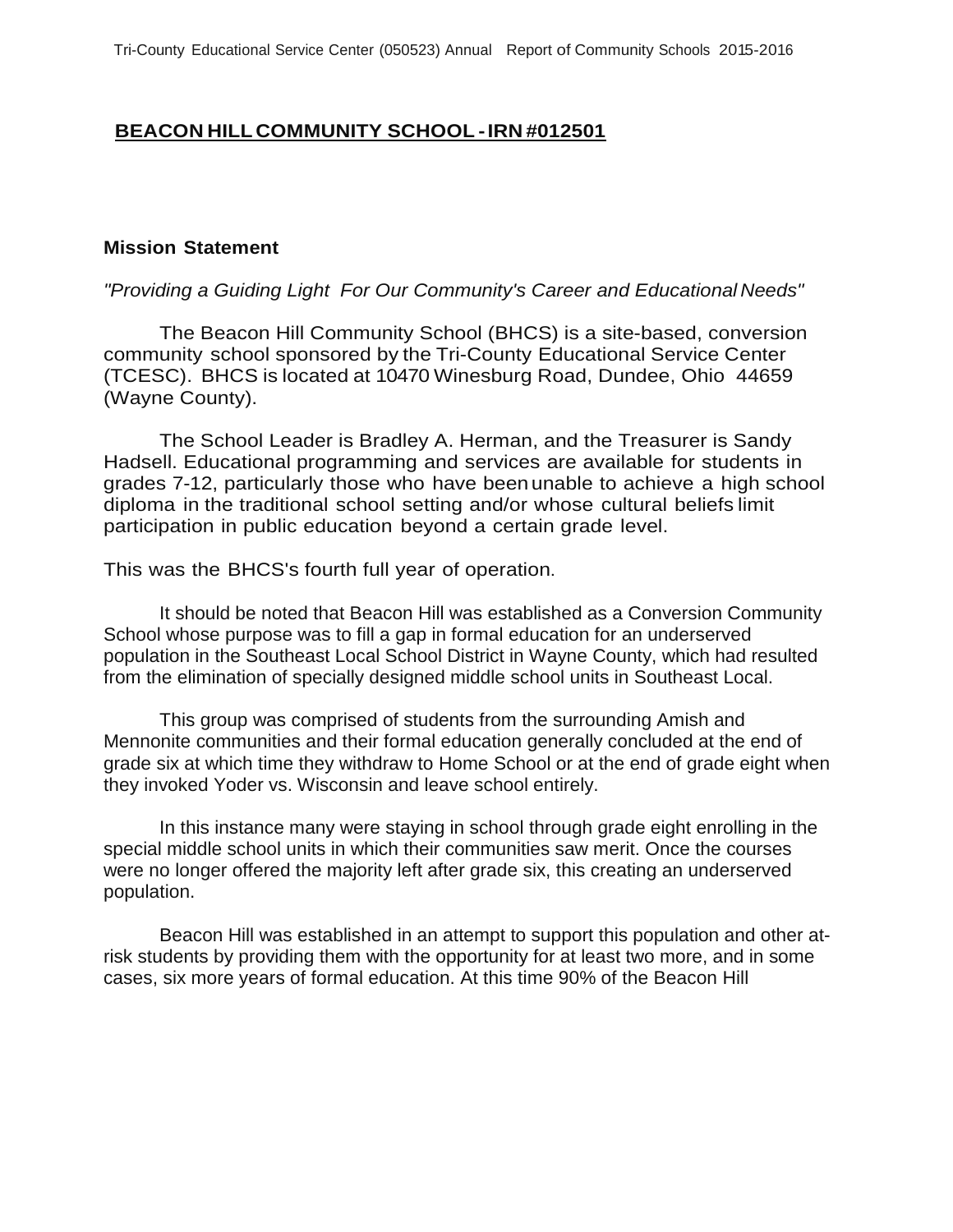enrollment is from the surrounding Amish and Mennonite Communities, but all of the students entering Beacon Hill in grade seven do complete grades seven and eight, and a relatively small number move forward. However, with the focus on academics being rather rigorous these students have a tendency to drop out at the end of grades nine, ten, or eleven, which is totally acceptable within their community and supported by Yoder vs. Wisconsin; unfortunately, they are considered drop outs. This situation does and will continue to have a negative effect on the school's graduation rate

The goal for the school is to ensure that all students will attain an Ohio high school diploma. To achieve this standard of success, the following objectives were established: (1) All students will complete one or more graduation requirements leading to an Ohio high school diploma, (2) Students will successfully pass one or more parts of the mandated Ohio Graduation Test (OGT), (3) BHCS will provide opportunities for students to obtain the requisite knowledge and skills that will enable them to become productive citizens, and (4) BHCS will ensure that the social, emotional, and educational needs of all students will be addressed.

Objective 1: All students will complete one or more graduation requirements leading to an Ohio high school diploma. Based on an analysis of high school course completions, all students (students enrolled as of last day of school) completed at least 1.0 credit toward graduation. These same students accounted for 70.5 total credits earned by the end of the 2015-16 school year.

Objective 2: Students will successfully pass one or more parts of the mandated Ohio Graduation Test (OGT). All students on the OGT path completed and passed all five sections of the Ohio Graduation Test (OGT). Students on the new State Assessment path also made adequate progress towards graduation with their testing result(9<sup>th</sup> grade students earned an average of 4.75 points towards the required total of 18 points;  $10<sup>th</sup>$ grade students earned an average of 12.5 points towards the required total of 18 points).

Objective 3: BHCS will provide opportunities for students to obtain the requisite knowledge and skills that will enable them to become productive citizens. During the 2015-16 school year, all middle school students (grades 7 and 8) were required to complete eight hours of community service. Students documented their community service hours throughout the year and submitted a verification sheet by April 30, 2016. High school students were also afforded the opportunity to complete community service and work experience in accordance with their individual graduation plans and academic goals.

Objective 4: BHCS will ensure that the social, emotional, and educational needs of all students will be addressed. On August 13, 2015, an Open House was held to provide students and parents the opportunity to meet with teachers and staff members. This opportunity allowed for the establishment of student comfort and familiarity with staff members. It also allowed staff members to begin building rapport with students and their families. On March 17, 2016, a Parent Banquet was held. Current students and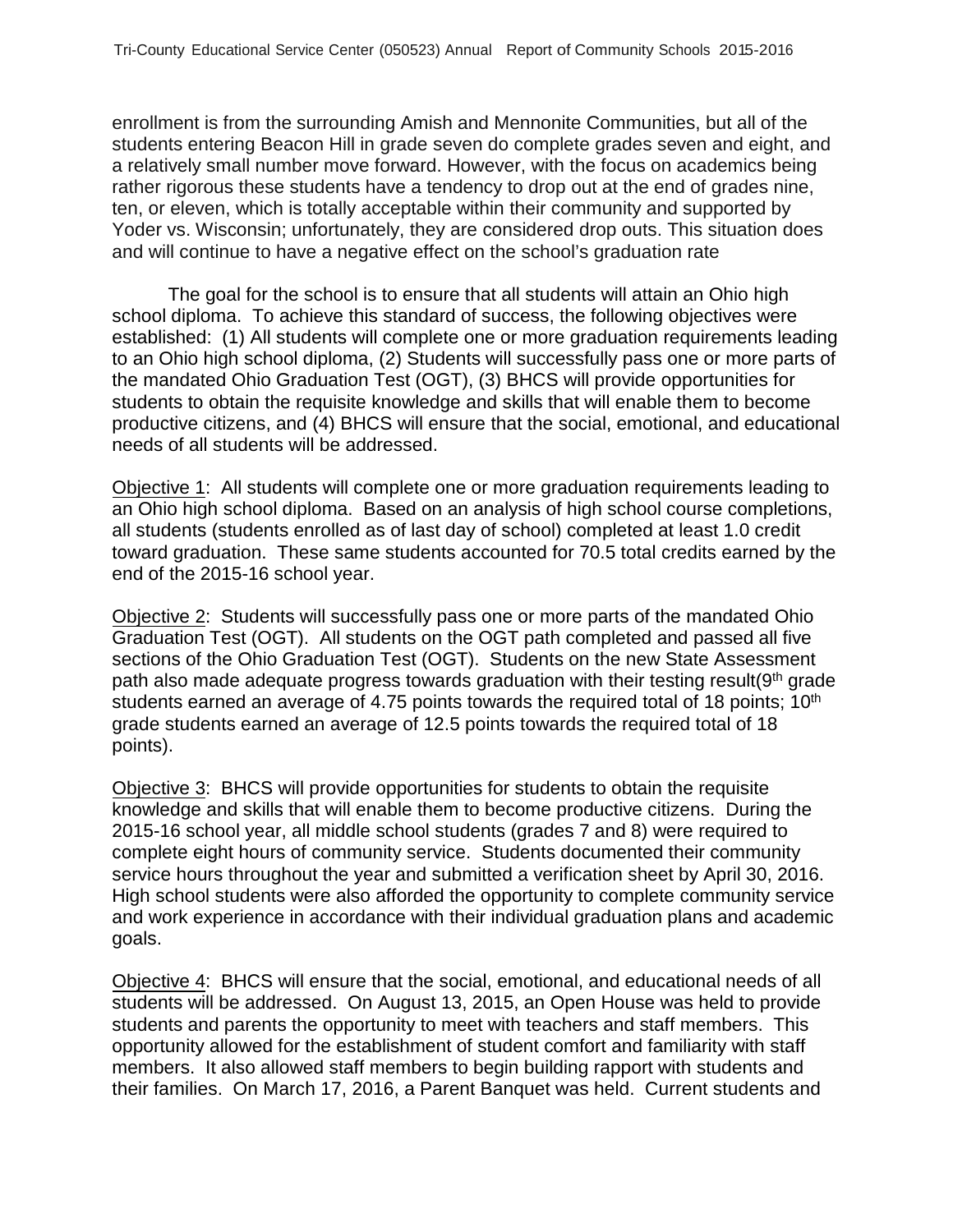their parents were invited to attend along with prospective new families for the 2016-17 school year. This banquet served as an opportunity to celebrate the accomplishment of the 2015-16 school year, and give an annual report to parents. The banquet allowed students to demonstrate their learning by not only preparing the entire meals but also acting out a living wax museum for attendees. New families were afforded the opportunity to network with current families and staff to help with their acclimation for the 2016-17 school year.

#### **ACADEMIC PERFORMANCE**

One (1) Superintendent, nine(9) staff members, which included eight (8) teachers with HQT status and one(1) classified staff member, provided traditional classroom instruction as well as monitoring supplemental online curriculum.

A blended curriculum using the Enriched Virtual model with elements of the A La Carte and Flex models provided students with individualized pathways for graduation from high school to life-long career/educational pursuits and employment opportunities.

This Enriched Virtual model engaged students in grades 7 and 8 in a traditional brick and mortar environment requiring them to be in daily attendance at the school.

The combined Enriched Virtual, A La Carte and Flex models engaged students in grades 9-12 in on-site, off-site, and virtual environments with OdysseyWare providing online curriculum along with various forms of assessments and progress monitoring related to student instructional needs.

The staff continued a curriculum audit to assure alignment with the Ohio Core Standards. BHCS contracted services for special education and student testing through TCESC, food services through Southeast Local Schools (Wayne County), and technology services through the Tri-County Computer Services Association.

On opening day of the 2015-2016 SY 76 students were enrolled; during the school year one (1) student withdrew as a "drop out" and two (2) others enrolled during the year for a net of 74 students enrolled at the end of the school year. Seven (7) students graduated from High School.

| Enrollment |         |         | Attendance |           |              |
|------------|---------|---------|------------|-----------|--------------|
| 2013-2014  | 2014-15 | 2015-16 | 2013-2014  | 2014-15   | 2015-16      |
|            | ס י     | '4      | 97.5%      | .4%<br>97 | $.4\%$<br>Q7 |

Enrollment and Attendance Rates have remained steady over the past 3 years.

The School's 2015-2016 Report Card has rebounded somewhat from the 2014- 15 School Report Card which had taken a significant drop in all categories as a result of twenty-seven (27) students opting out of the EOY testing. 44 students took the PBA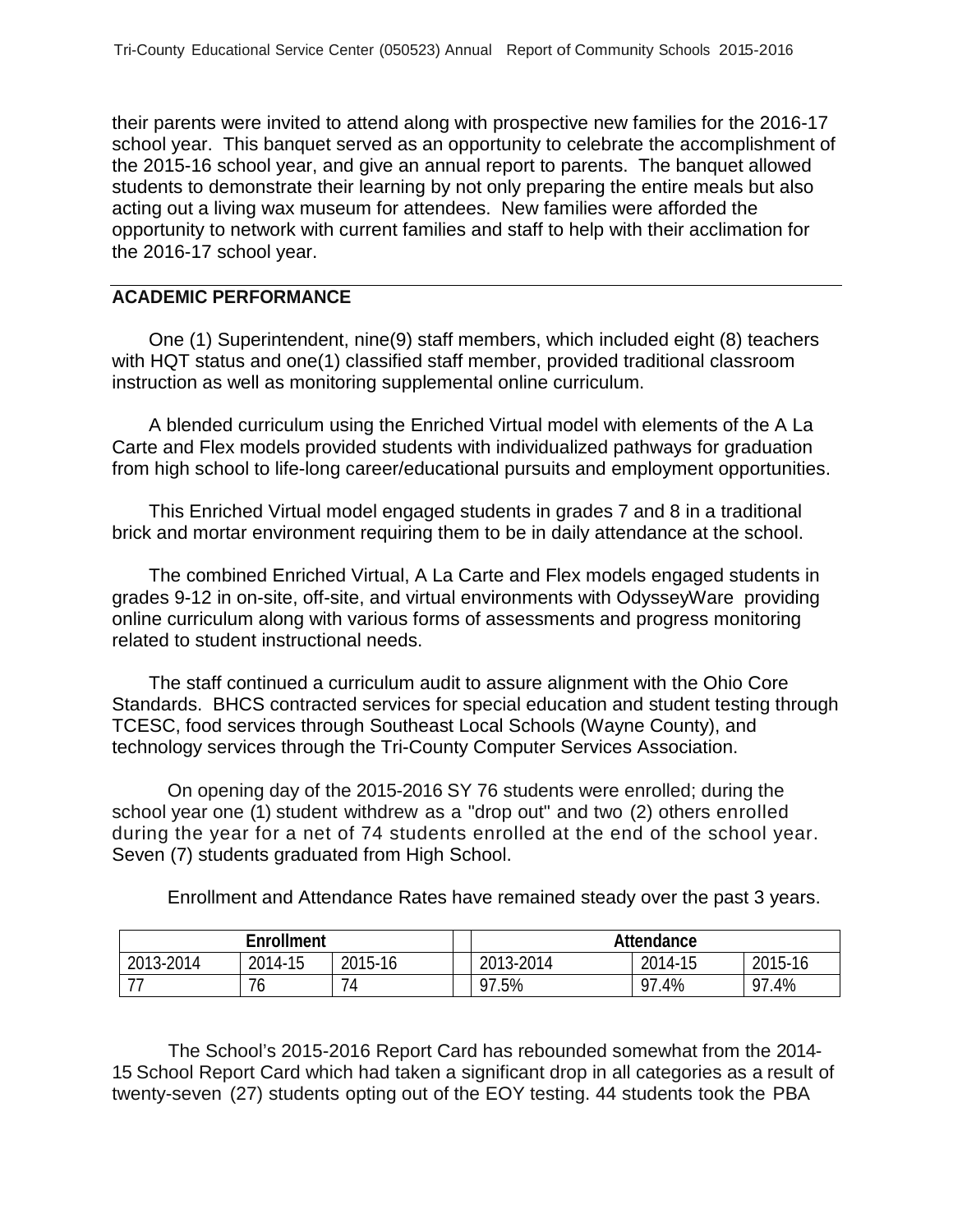assessment but only seventeen (17) students took the EOY assessment.

While the letter rating for the component remained the same there were marked increases in percentage over 2014-15 in the items which comprised that component demonstrating progress.

| Component   | <b>Item</b>           | 2013-2014 | 2014-15 | 2015-16     |
|-------------|-----------------------|-----------|---------|-------------|
| Achievement | Performance Index     | 82.4%     | 55.7%   | .4%<br>67   |
| Achievement | <b>Indicators Met</b> | 80.0%     | $0.0\%$ | 33.3%       |
| Gap Closing | amo                   | 100%      | 0.0%    | 2.6%<br>72. |

. However, this was the first year the school had enough students to count for the Graduation Rate Component and they did received an F with a 9.1% four year graduation rate.

| Beacon Hill Academy 2014-2015 and 2015-2016 Report Card Comparisons |           |                                  |           |                                  |                  |
|---------------------------------------------------------------------|-----------|----------------------------------|-----------|----------------------------------|------------------|
| Category                                                            | 2014-2015 | <b>Standard</b><br><b>Status</b> | 2015-2016 | <b>Standard</b><br><b>Status</b> | Change           |
| Enrollment                                                          | 76        | <b>NA</b>                        | 74        | <b>NA</b>                        | $-2$             |
| <b>SWD</b>                                                          | <b>NC</b> | <b>NA</b>                        | 15%       | <b>NA</b>                        | 15%              |
| Economically<br>Disadvantaged                                       | 44.6%     | <b>NA</b>                        | 42.5%     | <b>NA</b>                        | $-2.1%$          |
| <b>Limited English Proficient</b>                                   | 17.9%     | <b>NA</b>                        | 17.6%     | <b>NA</b>                        | $-0.3%$          |
| Attendance Rate                                                     | 97.4%%    | <b>NA</b>                        | 97.4%     | <b>NA</b>                        | $\left( \right)$ |
| Gap Closing AMO                                                     | 0.0%      | F                                | 72.5%     | C                                | 72.5%            |
| Progress Value-Added                                                | .88       | $\mathcal{C}$                    | $-2.84$   | F                                | $-1.96$          |
| 4-Year Graduation Rate                                              | <b>NR</b> | <b>NR</b>                        | 9.1       | F                                | 9.1%             |
| 5-Year Graduation Rate                                              | <b>NR</b> | <b>NR</b>                        | <b>NR</b> | <b>NR</b>                        | <b>NR</b>        |
| 6-Year Graduation Rate                                              | <b>NR</b> | <b>NR</b>                        | <b>NR</b> | <b>NR</b>                        | <b>NA</b>        |
| 7-Year Graduation Rate                                              | <b>NR</b> | <b>NR</b>                        | <b>NR</b> | <b>NR</b>                        | <b>NA</b>        |
| 8-Year Graduation Rate                                              | <b>NR</b> | <b>NR</b>                        | <b>NR</b> | <b>NR</b>                        | ΝA               |

The Sponsor gives the school an Academic Performance rating of a "C+ "citing the steady enrollment and high attendance rates over three years and the marked increases in percentage over 2014-15 on the items which comprised the Achievement and Gap Closing component demonstrating progress. There is however, lack of documentation of additional assessments to demonstrate student progress. Although the school's report shows the school not meeting the Academic Performance level the Sponsor feels the school shows the effort and steps to improvement. *The school has met it Academic Performance expectations.*

## **FISCAL PERFORMANCE**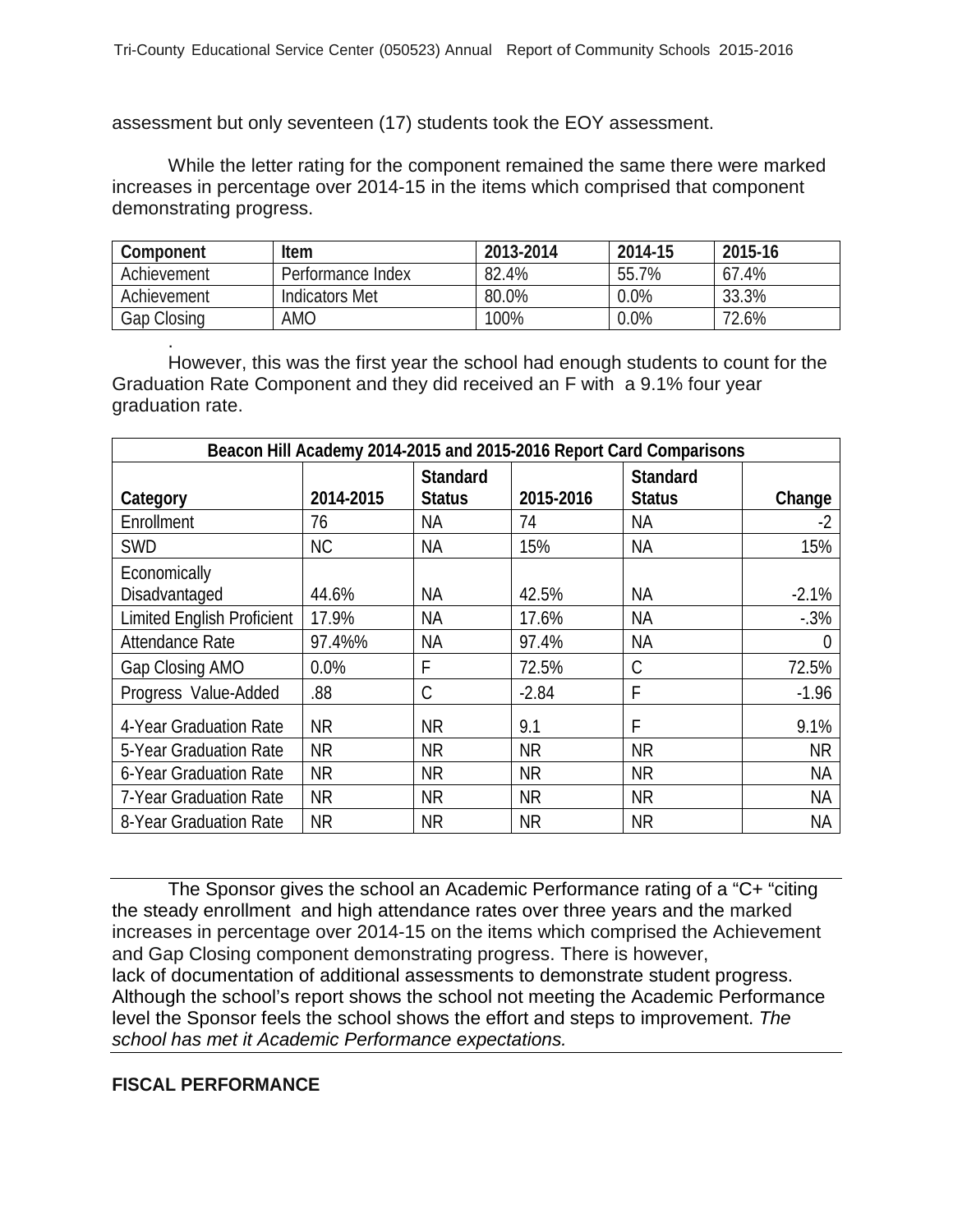BHCS had a licensed school treasurer who completed the required Public Records and Sunshine Laws training.

The treasurer provided a five-year forecast in both October and June, as well as a financial plan and provided both the GA and the Sponsor with written detail monthly financial reports.

In 2012-13 there was a discrepancy in calculating the final FTEs. BHCS collaborated with the Ohio Department of Education to find a solution to this discrepancy, and a settlement was reached.

The settlement included FTE calculations for 2013-14, which resulted in deductions being made from foundation payments from August 2014 through June 2016.

The Treasurer provided the annual fiscal audit for 2014-15.

BHCS maintained consistency with enrollment for 2015-16. Below is a breakdown of the school's beginning enrollment by grade level for two years.

| 2014-2015    |       |  |
|--------------|-------|--|
| Grade        | Total |  |
| Grade 7      | 30    |  |
| Grade 8      | 29    |  |
| Grade 9      | 3     |  |
| Grade 10     |       |  |
| Grade 11     |       |  |
| Grade 12     |       |  |
| <b>TOTAL</b> |       |  |

| 2015-2016    |                |  |
|--------------|----------------|--|
| Grade        | <b>Total</b>   |  |
| Grade 7      | 31             |  |
| Grade 8      | 29             |  |
| Grade 9      | 4              |  |
| Grade 10     | $\overline{2}$ |  |
| Grade 11     | 6              |  |
| Grade 12     |                |  |
| <b>TOTAL</b> | 76             |  |

| <b>FUNDING FOR 2015-2116</b>      |              |  |  |  |
|-----------------------------------|--------------|--|--|--|
|                                   |              |  |  |  |
| <b>STATE FOUNDATION</b>           | \$436,600.00 |  |  |  |
|                                   |              |  |  |  |
| ECONOMIC DISADVANTAGED            | \$5,350.11   |  |  |  |
|                                   |              |  |  |  |
| <b>LIMITED ENGLISH PROFICIENT</b> | \$10,606.00  |  |  |  |
|                                   |              |  |  |  |
| <b>CAREER TECH</b>                | \$9,007.28   |  |  |  |
|                                   |              |  |  |  |
| SPECIAL EDUCATION                 | \$43,500.08  |  |  |  |
|                                   |              |  |  |  |
| <b>FACILITIES FUNDING</b>         | \$11,100.00  |  |  |  |
|                                   |              |  |  |  |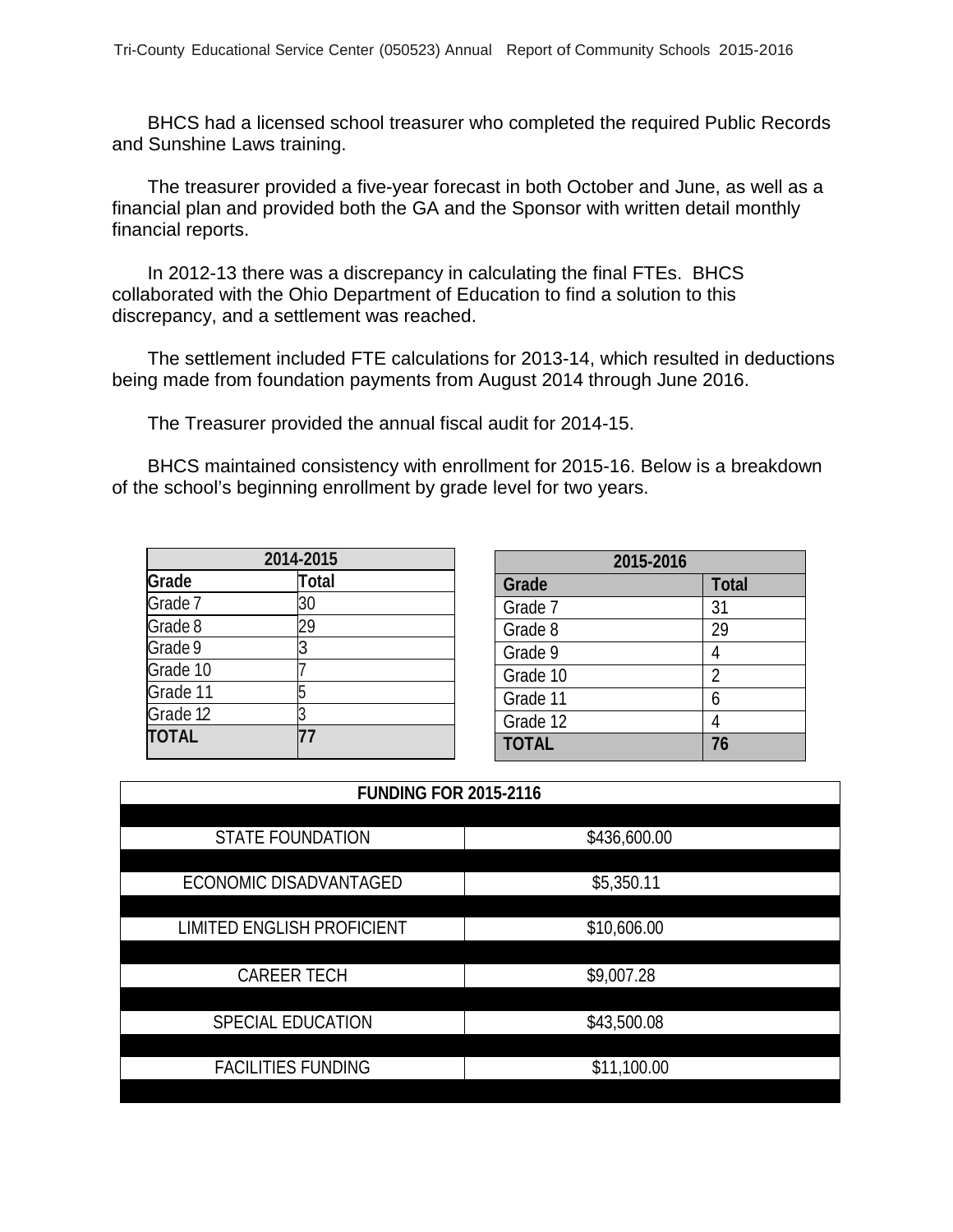| <b>GRADUATION BONUS</b> | \$354.00 |
|-------------------------|----------|
|                         |          |
| TARGETING ASSISTANCE    | \$484.20 |

The percent of State revenue sources of funding have decreased over the past three years while Federal and other Non-Tax have increased.

| Source of Revenue | 2013-14 | 2014-15 | 2015-16 |
|-------------------|---------|---------|---------|
| <b>State</b>      | 84.5%   | 77.9%   | 72.8%   |
| Federal           | 5%,     | 12.8%   | 16.8%   |
| Other Non-Tax     | 8.9%    | 9.3%    | 10.4%   |

The School's financial audit by the Auditor of State for FY15 released in April 2016 was a clean audit with a minor finding for Material Weakness Financial Statement Presentation.

The Sponsor gives the school an " A" on Fiscal Performance. The Treasurer provides accurate and extensive financial reports at GA Board meetings and is prompt in responding to questions of the GA or Sponsor. The funds are well managed as evidenced by the comparison of Source of Revenue for the past three years. *The school has exceeded the expected Fiscal Performance.*

### **ORGANIZATION AND OPERATION**

The BHCS Board was comprised of five (5) Board members who represented local businesses and community members. Board Members included: Roger Chenevey, sales; Wayne Shelter, business owner; Marvin Yoder, business owner, Andrew Yoder, business owner, and Jeremy Chupp, ministry.

The Board met on a monthly basis and reviewed school finances each month and carefully monitored the school's progress in attaining its goals.

The Sponsor Representative attended all Board meetings and provided legislative and educational updates and reviewed financial reports.

The Treasurer provided written comprehensive financial updates monthly to the GA and the Sponsor.

The financial reports, which were reviewed by the GA and the Sponsor and taken into consideration along with educational and policy endeavors to provide appropriate governance for school improvements and extended learning opportunities and technical assistance.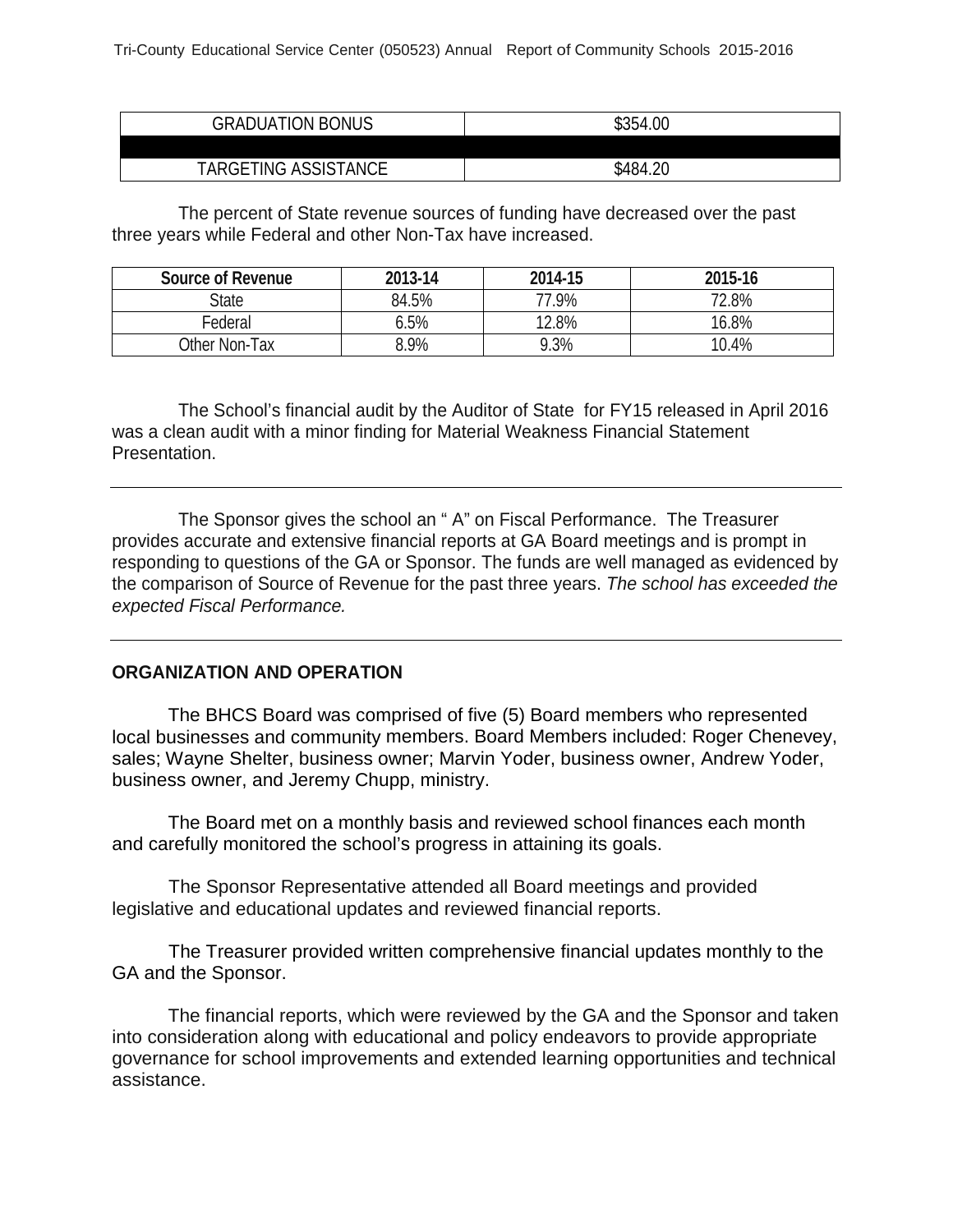The Sponsor conducted formal and informal site visits throughout the year including prior to the opening of the school year and two visits with students in attendance.

The Treasurer, Superintendent and a GA Representative completed the Auditor of State Records Retention and Sunshine Law Training.

The Superintendent provided the Board with an update on the school's curriculum audit to align with the Ohio Core Standards.

The Board, along with various stakeholders, engaged in strategic planning to define the vision for BHCS's future. They identified facilities, specifically additional academic space, transportation and food service. The Board and Administration continued to explore various avenues to address these priority areas.

The Board contracted with legal counsel to update their policy manual to bring it into compliance with HB 2 and with the items listed in the 2015-16 Compliance Checklist provided in March 2016 by ODE.

Since the School does not have its own website a page was provided on the Sponsor's website for posting of meeting notices, names of GA members, and Board Minutes.

The Sponsor gives the school a "B" Organization and Operations rating. The school is responsive and committed to fulfill its meeting and training requirements in a timely. The school made every effort to fulfill addition requirements mandated by HB 2 to be effective in the 2015-2016 year. The school has met Organization and Operations expectations.

## **LEGAL COMPLIANCE**

**Based on the ODE Sponsor Evaluation Checklist for Schools. The School was found to be compliant in all of the following areas:**

| Item $#$ | <b>Section Title</b>                                                         |
|----------|------------------------------------------------------------------------------|
| -2       | Community School; bond                                                       |
| 4        | Criminal records check of private contract employee                          |
| 5        | <b>Investigation Reports</b>                                                 |
| 6        | Report of employee conviction or alternative disposition                     |
| 16       | Site-based school's provision of a computer                                  |
| 22       | <b>Heimlich Maneuver Training</b>                                            |
| 24       | Participation of community school in education management information system |
|          |                                                                              |
| 27       | <b>Inhalers</b>                                                              |
| 28       | Procurement of Epinephrine Auto injectors                                    |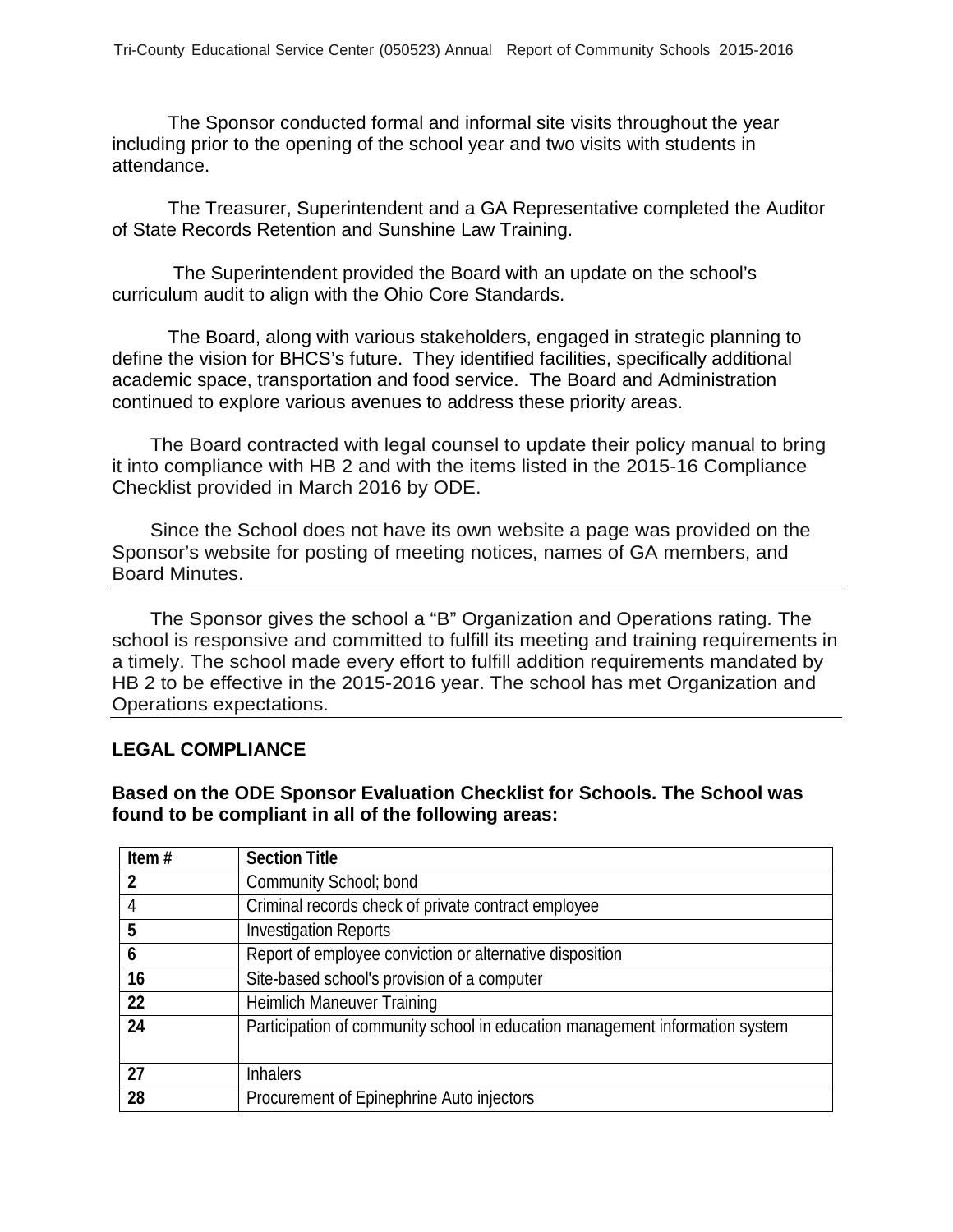| 31  | Suspension of employee pending criminal action                                             |
|-----|--------------------------------------------------------------------------------------------|
| 34  | Consultation with board regarding changes in schedule                                      |
| 36  | Community school student may enroll in career-technical program                            |
| 37  | Community School; career-technical education                                               |
| 43  | Admission standards, dismissal procedures, attendance policy and achieving racial          |
|     | balance                                                                                    |
| 44  | Admission procedures                                                                       |
| 47  | Compliance with standards of financial reporting                                           |
| 48  | Distributing statement concerning state-prescribed testing and compulsory                  |
|     | attendance law to parents                                                                  |
| 50  | Training on public records and open meetings laws                                          |
| 51  | Employment of attorney                                                                     |
| 52  | Publication of names of members of governing authority                                     |
| 56  | Admission policy and procedures                                                            |
| 57  | Payments to the sponsor for oversight and monitoring                                       |
| 58  | Comprehensive plan for managing the schools                                                |
| 59  | Dispute resolution procedures                                                              |
| 61  | School financial plan                                                                      |
| 62  | Length of contract                                                                         |
| 63  | Racial and Ethnic Balance Assessment                                                       |
| 64  | <b>School Calendar</b>                                                                     |
| 65  | Community school's annual report                                                           |
| 67  | <b>School's facilities</b>                                                                 |
| 68  | Liability Insurance                                                                        |
| 69  | Minimum enrollment and minimum hours of learning opportunities provided during<br>the year |
| 76  | Monitoring, oversight, and technical assistance; school closure                            |
| 84  | Designated fiscal officer - bond - licensing                                               |
| 85  | Creation of a community school - general powers                                            |
| 86  | Dropout prevention and recovery academic performance rating and report card<br>system      |
| 92  | Designated fiscal officer - bond - licensing                                               |
| 93  | Data reporting requirements (college credit-plus)                                          |
| 94  | <b>JVSD</b> allocation                                                                     |
| 96  | College Credit plus summer term eligibility                                                |
| 97  | Notice to students regarding program opportunities and program requirements                |
| 98  | Program requirements for secondary schools                                                 |
| 110 | Procedural safeguards                                                                      |
| 111 | Individualized education program (IEP)                                                     |
| 112 | Evaluations                                                                                |
| 113 | Confidentiality                                                                            |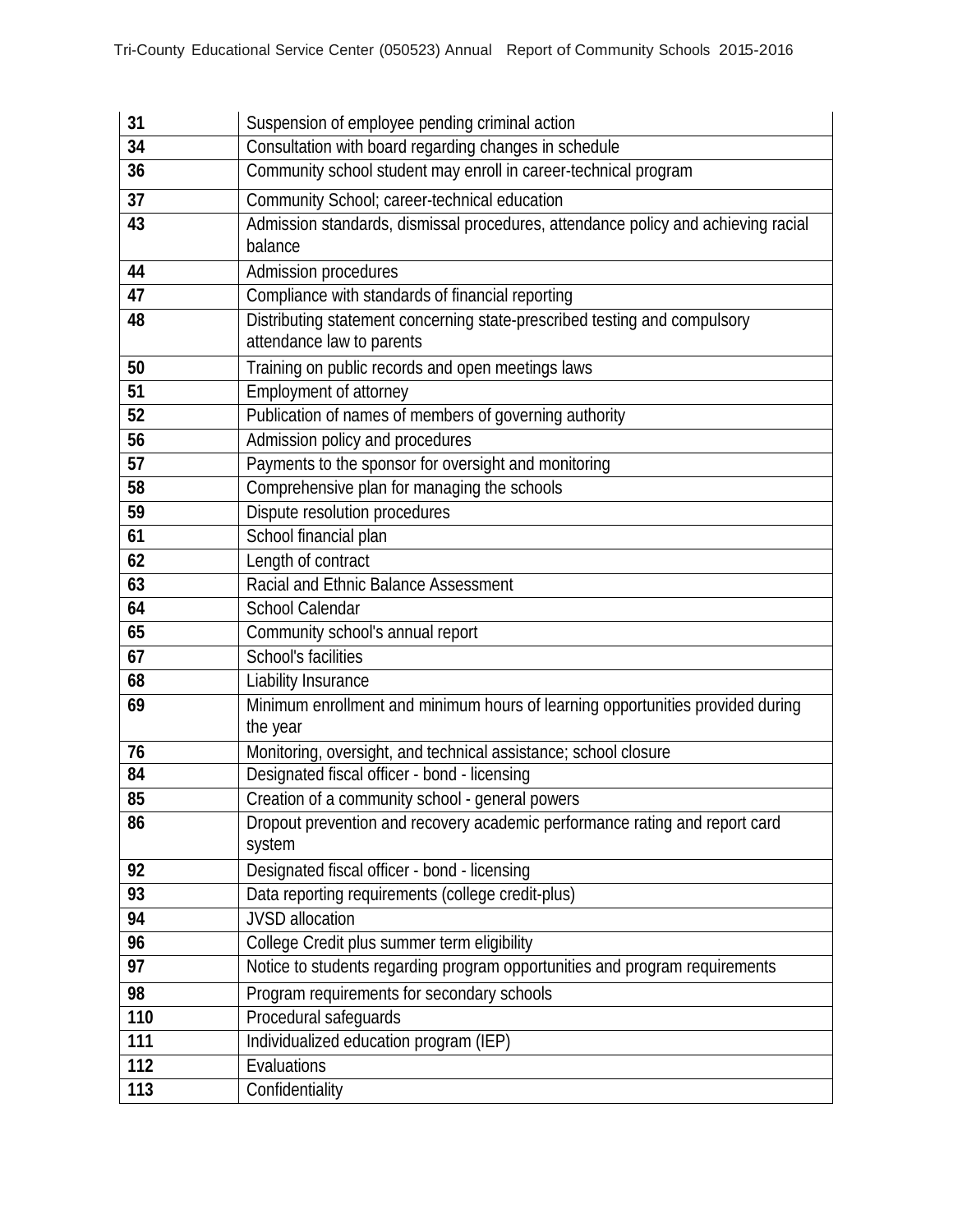| 114 | Child find                                                                                                                                                                        |
|-----|-----------------------------------------------------------------------------------------------------------------------------------------------------------------------------------|
| 115 | Free appropriate public education                                                                                                                                                 |
| 116 | Delivery of services                                                                                                                                                              |
| 117 | Applicability of requirements and definitions                                                                                                                                     |
| 119 | Employment of non-licensed individuals with certain criminal convictions                                                                                                          |
| 120 | Employment of individuals in positions that require a license and licensure of<br>individuals with certain criminal convictions or other alternative dispositions                 |
| 121 | Alternative principal license                                                                                                                                                     |
| 124 | <b>Teacher licenses</b>                                                                                                                                                           |
| 126 | Annual enrollment reports; payments from department                                                                                                                               |
| 127 | Use of career-technical education supplemental funds and career-technical<br>associated services funds                                                                            |
| 128 | Career-technical education plan requirements; Criteria for career-technical programs                                                                                              |
| 129 | Guidance for approving food to be sold in schools                                                                                                                                 |
| 131 | Emergency management plan                                                                                                                                                         |
| 132 | School district and building improvement, supports, and interventions                                                                                                             |
| 135 | Guidelines for statewide education management information system                                                                                                                  |
| 136 | Establishing provisions for the exemption of first year limited English proficient<br>students and for the allowance of accommodations for limited English proficient<br>students |
| 137 | Scoring and reporting assessments                                                                                                                                                 |
| 138 | Establishing security and security investigation provision for assessments                                                                                                        |
| 139 | Establishing provisions for a waiver by the superintendent of public instruction                                                                                                  |
| 140 | Establishing provisions for the participation of students with disabilities in required<br>assessments administered at the designated grades                                      |
| 144 | Standards for the implementation of positive behavior intervention supports and the<br>use of restraint and seclusion                                                             |
| 145 | Chart of accounts - school districts and community schools                                                                                                                        |
| 146 | Annual fiscal reports                                                                                                                                                             |
| 147 | Purchase or procurement of insurance for educational employees                                                                                                                    |
| 148 | Placement or purchase of tax-sheltered annuity for educational employees                                                                                                          |
| 149 | Board of education spending plan                                                                                                                                                  |
| 150 | Public employment risk reduction program                                                                                                                                          |
| 160 | Reporting violation of law by employer or fellow employee                                                                                                                         |
| 161 | Civil Rights Commission                                                                                                                                                           |
| 162 | Civil Rights Commission                                                                                                                                                           |
| 163 | Lead Abatement                                                                                                                                                                    |
| 165 | Model pathways                                                                                                                                                                    |
| 166 | Nature of courses; awarding high school credit                                                                                                                                    |
| 169 | Reimbursement where student fails course                                                                                                                                          |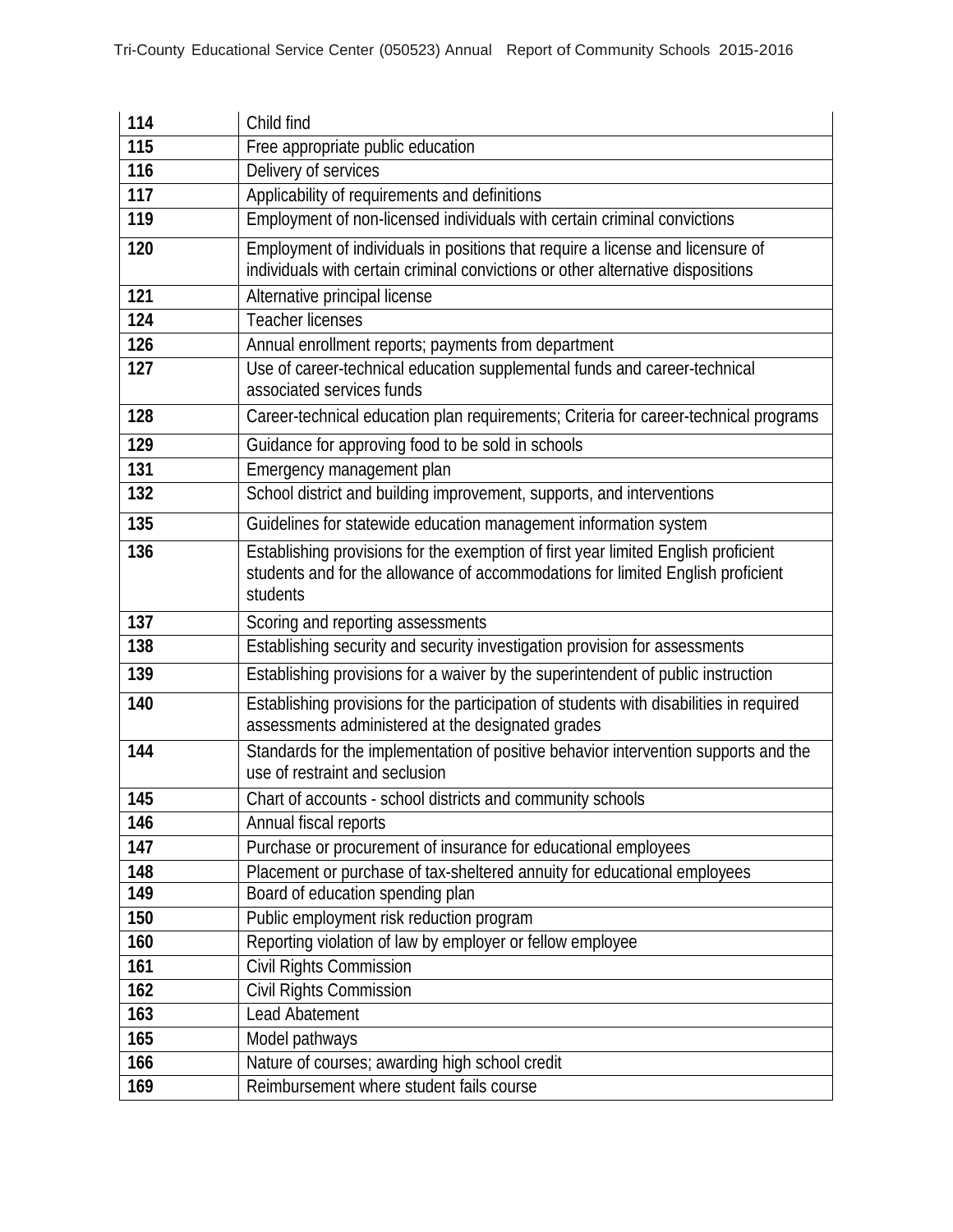| 170 | Financial aid ineligibility; transportation reimbursement                                                                |
|-----|--------------------------------------------------------------------------------------------------------------------------|
| 171 | Funding and payment                                                                                                      |
| 172 | Enrollment options                                                                                                       |
| 173 | Information regarding and promotion of the program                                                                       |
| 174 | Participation in college credit plus program during summer term                                                          |
| 175 | Seventh and eighth grade student participation                                                                           |
| 176 | Notice of expulsion of student                                                                                           |
| 177 | Restrictions on enrollment                                                                                               |
| 178 | Enrollment in CCP; eligibility                                                                                           |
| 179 | Comprehensive Eye Exam                                                                                                   |
| 181 | District of residence to reimburse for excess costs                                                                      |
| 182 | Special education from another district - payment by district of residence                                               |
| 184 | Employment and qualifications of necessary personnel                                                                     |
| 186 | Districts to submit implementation plans - interdistrict contracts                                                       |
| 187 | Comparison of parent's and child's rights under state and federal education law and<br>special needs scholarship program |
| 188 | Annual assessment of reading and writing skills of student with visual disability                                        |
| 189 | Procedure where transition services not provided                                                                         |
| 190 | Examination into cases of truancy; board to adopt policy regarding habitual truancy -<br>intervention strategies.        |
| 191 | Enforcement proceedings                                                                                                  |
| 192 | Duties of teacher and superintendent upon withdrawal or habitual absence of child<br>from school - forms                 |
| 193 | Excused absences for certain extracurricular activities                                                                  |
| 194 | Compulsory school age - requirements for admission to kindergarten or first grade -<br>pupil personnel service committee |
| 195 | Corporal punishment policy                                                                                               |
| 196 | Applicants and new hires subject to criminal records check provisions                                                    |
| 197 | Criminal records check                                                                                                   |
| 198 | Confidentiality                                                                                                          |
| 199 | Investigations                                                                                                           |
| 200 | Spending of economically disadvantaged funds                                                                             |
| 201 | Approval of career-technical education programs                                                                          |
| 202 | Informational programs relative to missing children - fingerprinting program                                             |
| 206 | Sale of a la carte beverage items                                                                                        |
| 207 | Standards governing types of foods and beverages sold on school premises.                                                |
| 208 | 3313.801 Display of national and Ohio mottoes.                                                                           |
| 209 | Display of the national flag                                                                                             |
| 210 | Food allergy protection policy                                                                                           |
| 211 | Possession and use of Epinephrine auto injector to treat anaphylaxis                                                     |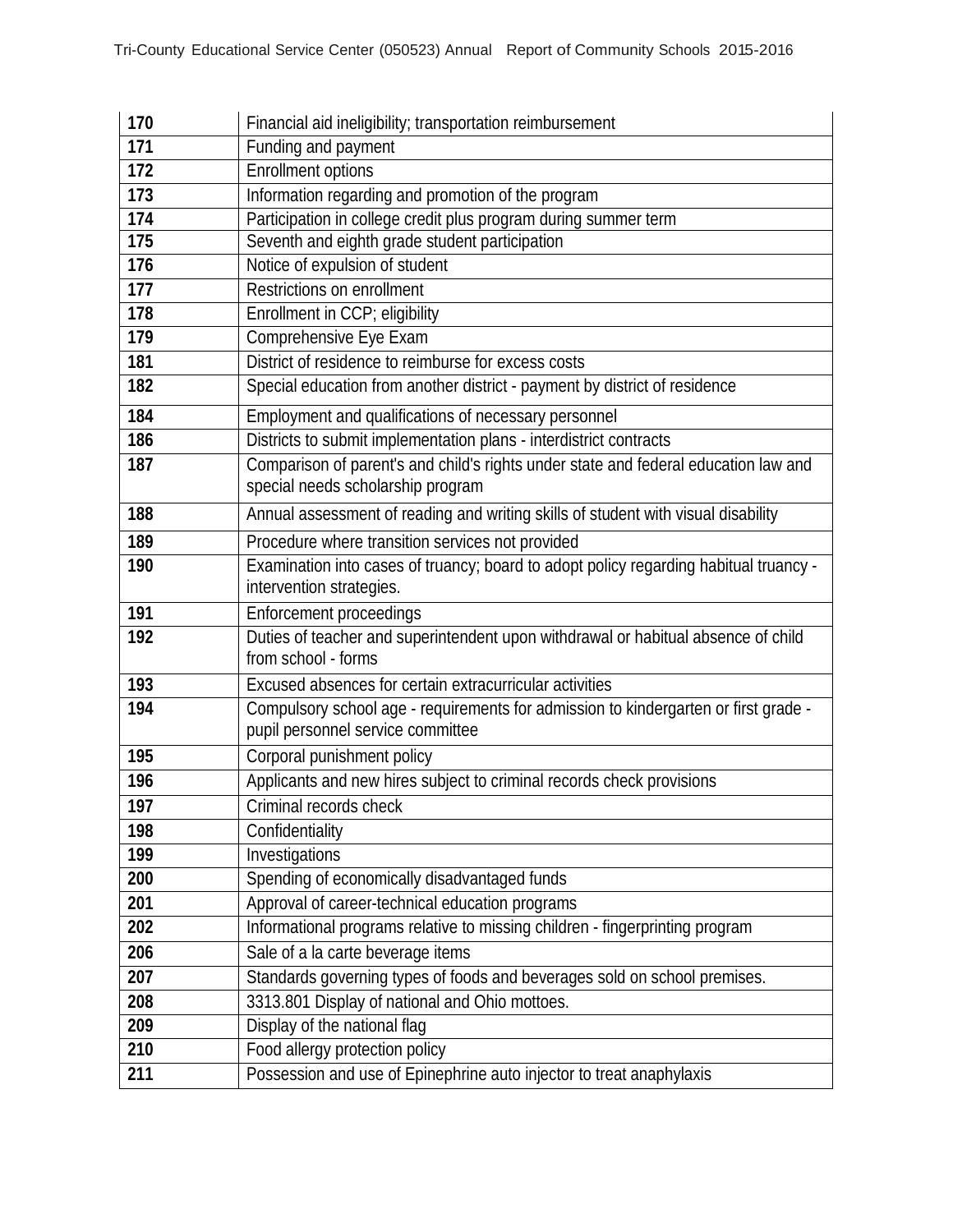| 212 | Possession and use metered dose inhaler or dry powder inhaler to alleviate                               |  |  |
|-----|----------------------------------------------------------------------------------------------------------|--|--|
| 213 | asthmatic symptoms.<br>Diabetes care for enrolled students                                               |  |  |
| 214 | Examinations and diagnoses by school physician                                                           |  |  |
| 215 | hearing and visual tests of school children - exemptions                                                 |  |  |
| 217 | Examine admission packet for appropriate requirements. Student file review to                            |  |  |
|     | ensure it is being enforced.                                                                             |  |  |
| 218 | Proof of required immunizations - exceptions.                                                            |  |  |
| 219 | District bullying prevention initiatives.                                                                |  |  |
| 220 | District policy prohibiting harassment, intimidation, or bullying required.                              |  |  |
| 221 | Adjudication order permanently excluding pupil from public schools.                                      |  |  |
| 222 | Policy regarding suspension, expulsion, removal, and permanent exclusion.                                |  |  |
| 223 | Suspension, expulsion or permanent exclusion - removal from curricular or<br>extracurricular activities. |  |  |
| 224 | Prohibiting incentives to enroll in district                                                             |  |  |
| 225 | Regulations and requirements regarding eye protective devices                                            |  |  |
| 226 | School report card provided to parent                                                                    |  |  |
| 227 | Testing requirements for fulfilling curriculum requirement for diploma                                   |  |  |
| 229 | Diploma or honors diploma                                                                                |  |  |
| 230 | School's grade promotion and retention policy                                                            |  |  |
| 235 | Requirements for high school graduation - workforce or college preparatory units                         |  |  |
| 236 | Policy on Career Advising, cont.                                                                         |  |  |
| 237 | Policy on Career Advising                                                                                |  |  |
| 238 | How the school addresses college and career readiness and financial literacy                             |  |  |
| 239 | Notice of core curriculum requirements and consequences of not meeting the<br>curriculum                 |  |  |
| 240 | Advanced standing programs for college credit                                                            |  |  |
| 241 | Policy governing academic prevention and intervention services                                           |  |  |
| 243 | School emergency management plans                                                                        |  |  |
| 244 | Accurate record-keeping of schools that test hearing and vision of students                              |  |  |
| 245 | Policy on parental involvement in schools that includes foster caregiver                                 |  |  |
| 253 | Provision of data to multi-state consortium prohibited.                                                  |  |  |
| 259 | Academic standards - model curriculum                                                                    |  |  |
| 260 | Data verification code for younger children receiving state services                                     |  |  |
| 261 | District to administer diagnostic assessment - intervention services                                     |  |  |
| 262 | College and work ready assessment system                                                                 |  |  |
| 263 | Use of test scores in grade promotion decisions                                                          |  |  |
| 264 | Administration and grading of assessments                                                                |  |  |
| 265 | Requirement to provide intervention services                                                             |  |  |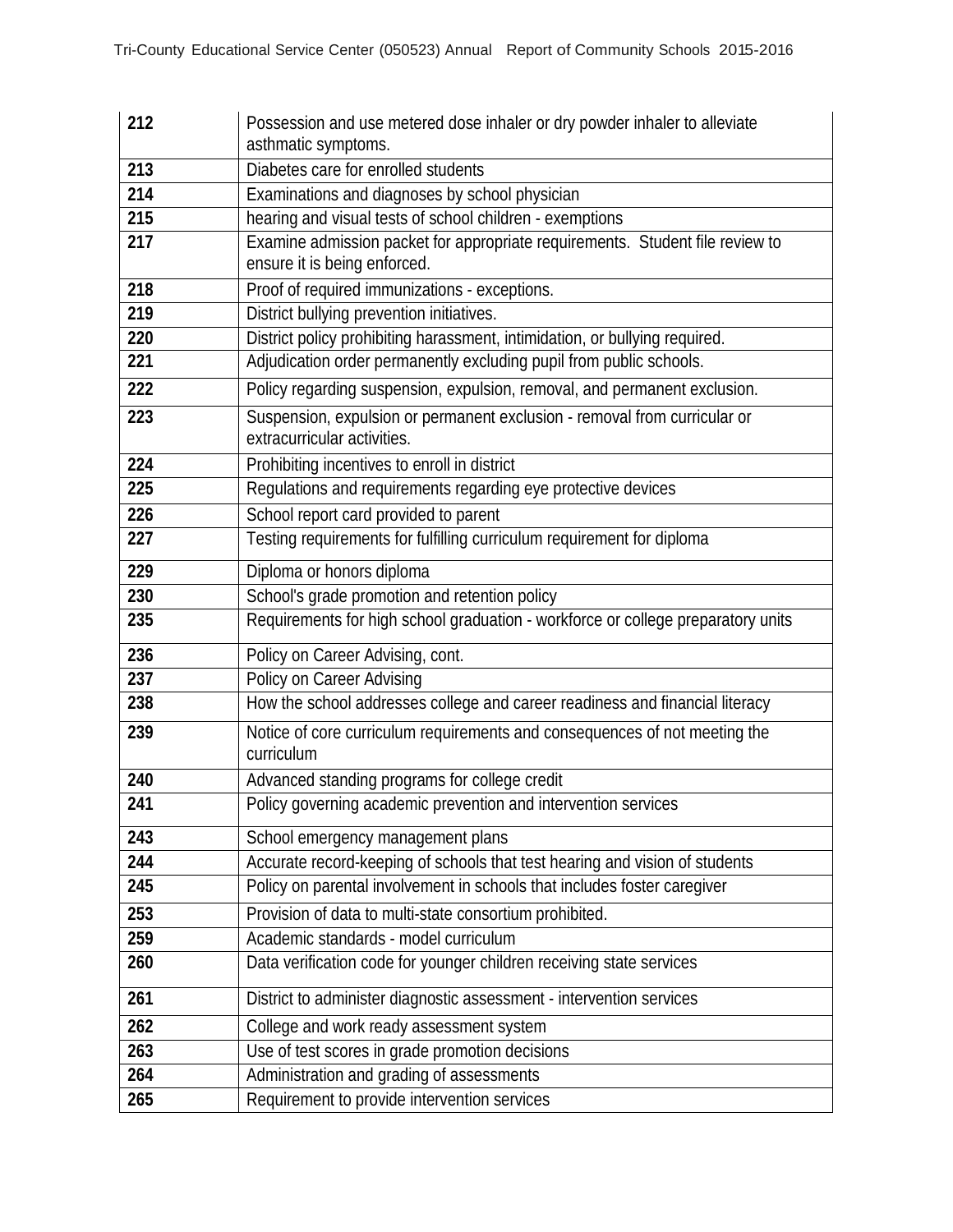| 266 | Ohio graduation tests                                                                                                     |  |  |
|-----|---------------------------------------------------------------------------------------------------------------------------|--|--|
| 268 | Political Subdivision Tort Liability                                                                                      |  |  |
| 269 | Employer may not penalize employee for being called to jury duty                                                          |  |  |
| 270 | Child abuse reporting                                                                                                     |  |  |
| 271 | Response respecting sealed records - index - limited inspection                                                           |  |  |
| 272 | Nonprofit corporation law definitions                                                                                     |  |  |
| 273 | Availability of public records for inspection and copying                                                                 |  |  |
| 274 | Personal information systems                                                                                              |  |  |
| 275 | Public meetings - exceptions                                                                                              |  |  |
| 276 | Audit statement regarding adoption of anti-harassment policy                                                              |  |  |
| 277 | Financial audits and financial records                                                                                    |  |  |
| 279 | Missing children clearing house- missing children fund                                                                    |  |  |
| 280 | <b>Public Officers - Ethics</b>                                                                                           |  |  |
| 281 | Pesticide use in schools                                                                                                  |  |  |
| 289 | School transportation fees                                                                                                |  |  |
| 293 | Procedures for submitting data and presenting information                                                                 |  |  |
| 294 | Responsibilities of an information technology center and a user entity                                                    |  |  |
| 295 | Information technology center permit eligibility and application                                                          |  |  |
| 296 | Purchase or procurement of insurance for educational employees                                                            |  |  |
| 297 | Calculating student populations                                                                                           |  |  |
| 298 | Devices to regulate ingress and egress through doors in school buildings                                                  |  |  |
| 300 | Assignment of course grade; credit                                                                                        |  |  |
| 306 | Joint educational programs                                                                                                |  |  |
| 307 | Awarding high school credit for course completed outside regular school hours at<br>accredited post-secondary institution |  |  |
| 309 | Member of governing authority of community school prohibited from membership on<br>board of education                     |  |  |
| 310 | Agreement with data acquisition site                                                                                      |  |  |
| 312 | Requests for data verification code                                                                                       |  |  |
| 313 | Autism scholarship program - data verification code request                                                               |  |  |
| 314 | Request for data verification code of applicant                                                                           |  |  |
| 315 | Use of blended learning model                                                                                             |  |  |
| 317 | Dereliction of duty                                                                                                       |  |  |
| 318 | Raffles - Illegal conduct of raffle - penalties                                                                           |  |  |
| 319 | Determining school district to bear cost of educating child - change of residence                                         |  |  |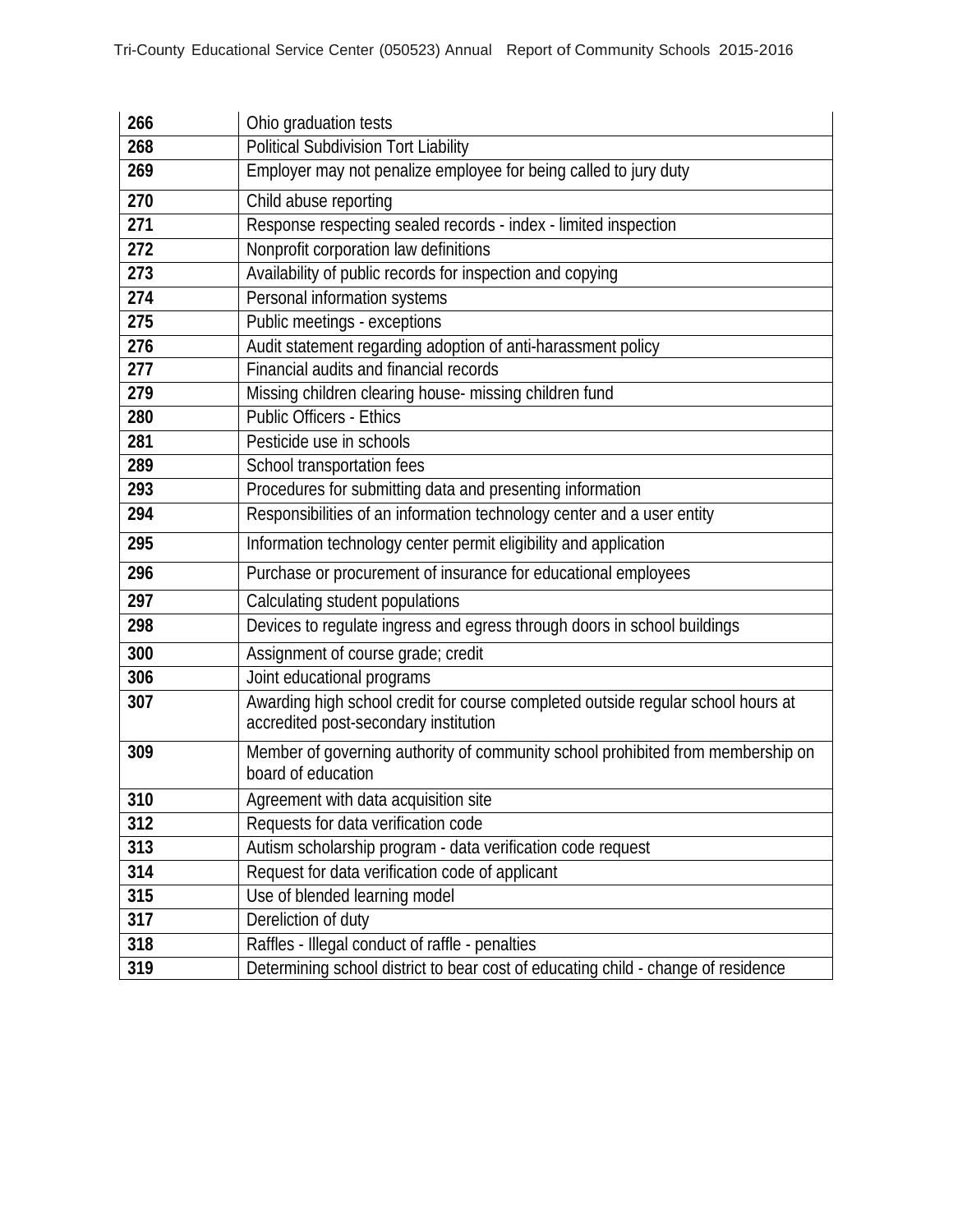# **The School was found to be non-compliant in the following areas:**

| Item $#$ | <b>Section Title</b>                                                |
|----------|---------------------------------------------------------------------|
| 109      | Operating standards for identifying and ensuring gifted<br>students |
| 204      | Health and safety review                                            |
| 267      | Having an unlawful interest in a public contract                    |

## **The following items on the School's checklist were deemed non-applicable for reasons cited:**

| Item#          | <b>Section Title</b>                                                        | Reason Item is Not Applicable                                                                                                                          |
|----------------|-----------------------------------------------------------------------------|--------------------------------------------------------------------------------------------------------------------------------------------------------|
| 1              | Unauditable community school                                                | The School has never been declared "unauditable" by<br>the Auditor of the State of Ohio                                                                |
| $\overline{7}$ | Reopening of permanently closed<br>community school                         | Not reopening                                                                                                                                          |
| 9              | Plan by computer-based schools for<br>services to disabled students         | Beacon Hill is not a computer-based school                                                                                                             |
| 10             | Orientation course                                                          | Not an e-school                                                                                                                                        |
| 11             | Maximum daily hours by computer-<br>based school student                    | Not an e-school                                                                                                                                        |
| 12             | Withdrawal of computer-based school<br>student not taking tests             | Not an e-school                                                                                                                                        |
| 13             | Computer-based schools to provide<br>location for statewide tests           | Not an e-school                                                                                                                                        |
| 14             | No contracts for facility space after 7-<br>$1 - 04$                        | Not an e-school                                                                                                                                        |
| 15             | Standards for internet- or computer-<br>based community schools             | Not an e-school                                                                                                                                        |
| 17             | Child entitled to computer supplied by<br>the school                        | Not an e-school                                                                                                                                        |
| 18             | Internet- or computer-based schools                                         | Not an e-school                                                                                                                                        |
| 19             | Enrollment limitations for internet- or<br>computer-based community schools | Not an e-school                                                                                                                                        |
| 23             | Breakfast and lunch programs -<br><b>Summer Extension</b>                   | No summer program                                                                                                                                      |
| 25             | Placement of automated external<br>defibrillator in school                  | The school does not have an external defibrillator and<br>therefore training of staff is not required, hence there<br>are no training records to post. |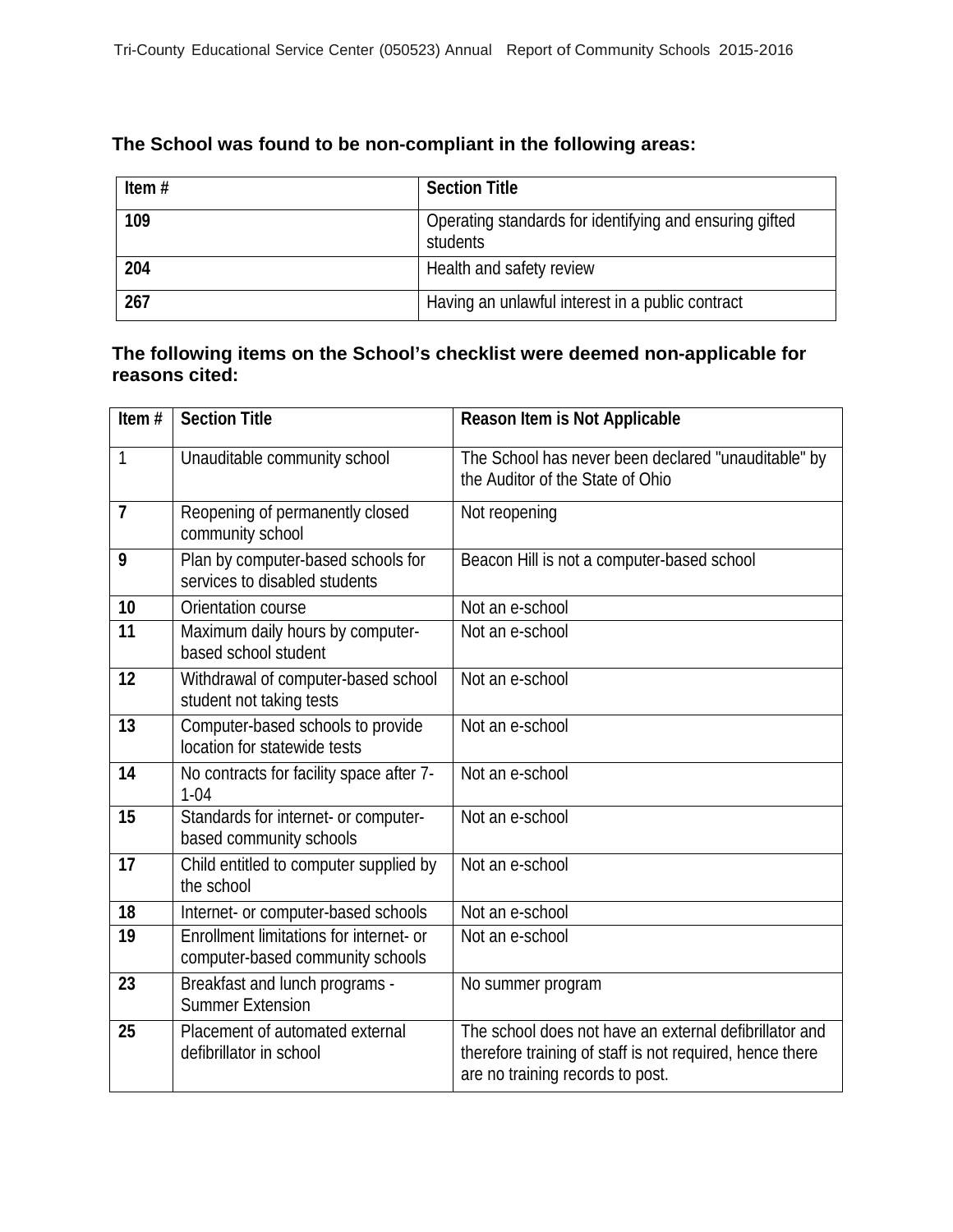| 26  | Screening for body mass index and<br>weight status category                                                     | Screening optional                                                                                                                                           |
|-----|-----------------------------------------------------------------------------------------------------------------|--------------------------------------------------------------------------------------------------------------------------------------------------------------|
| 30  | Removal of conversion community<br>school employees from collective<br>bargaining unit.                         | Employees third party hire                                                                                                                                   |
| 32  | Teachers and nonteaching employees<br>(Collective Bargaining)                                                   | Employees third party hire                                                                                                                                   |
| 33  | Teachers and nonteaching employees<br>(Collective Bargaining)                                                   | Employees third party hire                                                                                                                                   |
| 35  | Transportation of native students<br>provided by community school -<br>agreement                                | No native students                                                                                                                                           |
| 38  | Reporting rules for community school<br>students living in home                                                 | No students from residential facility enrolled                                                                                                               |
| 45  | Disposal of real property acquired<br>from school district                                                      | No school closure                                                                                                                                            |
| 46  | Specification of use and acquisition of<br>facilities                                                           | Does not operate in multiple facilities                                                                                                                      |
| 49  | Children residing in residential center;<br>reporting                                                           | No students from residential facility enrolled                                                                                                               |
| 53  | Conditions which would prohibit<br>contract with new sponsor                                                    | Not changing sponsor                                                                                                                                         |
| 54  | Contents of contract between<br>governing authority and operator                                                | School is self-managed                                                                                                                                       |
| 55  | Contents of contract between<br>governing authority and operator                                                | School is self-managed                                                                                                                                       |
| 60  | Responsibilities of a school district or<br>ESC that is also an employer of<br>community school employees       | Employees third party hire                                                                                                                                   |
| 66  | <b>Employee benefits</b>                                                                                        | Employees third party hire                                                                                                                                   |
| 73  | Detailed accounting by management<br>company; categories of expenses                                            | The school does not use a management company; it is<br>self-managing                                                                                         |
| 95  | Delivery methods by the institution of<br>higher education for courses under the<br>college credit plus program | Employees third party hire                                                                                                                                   |
| 99  | Pupil instruction                                                                                               | The school does not provide transportation directly to<br>students, rather their resident districts provide this<br>service including the training (drills). |
| 100 | Non-routine use of school buses                                                                                 | Transportation provided by third party                                                                                                                       |
| 101 | Personnel qualifications                                                                                        | Transportation provided by third party                                                                                                                       |
| 102 | School transportation driver physical<br>qualifications rule                                                    | Transportation provided by third party                                                                                                                       |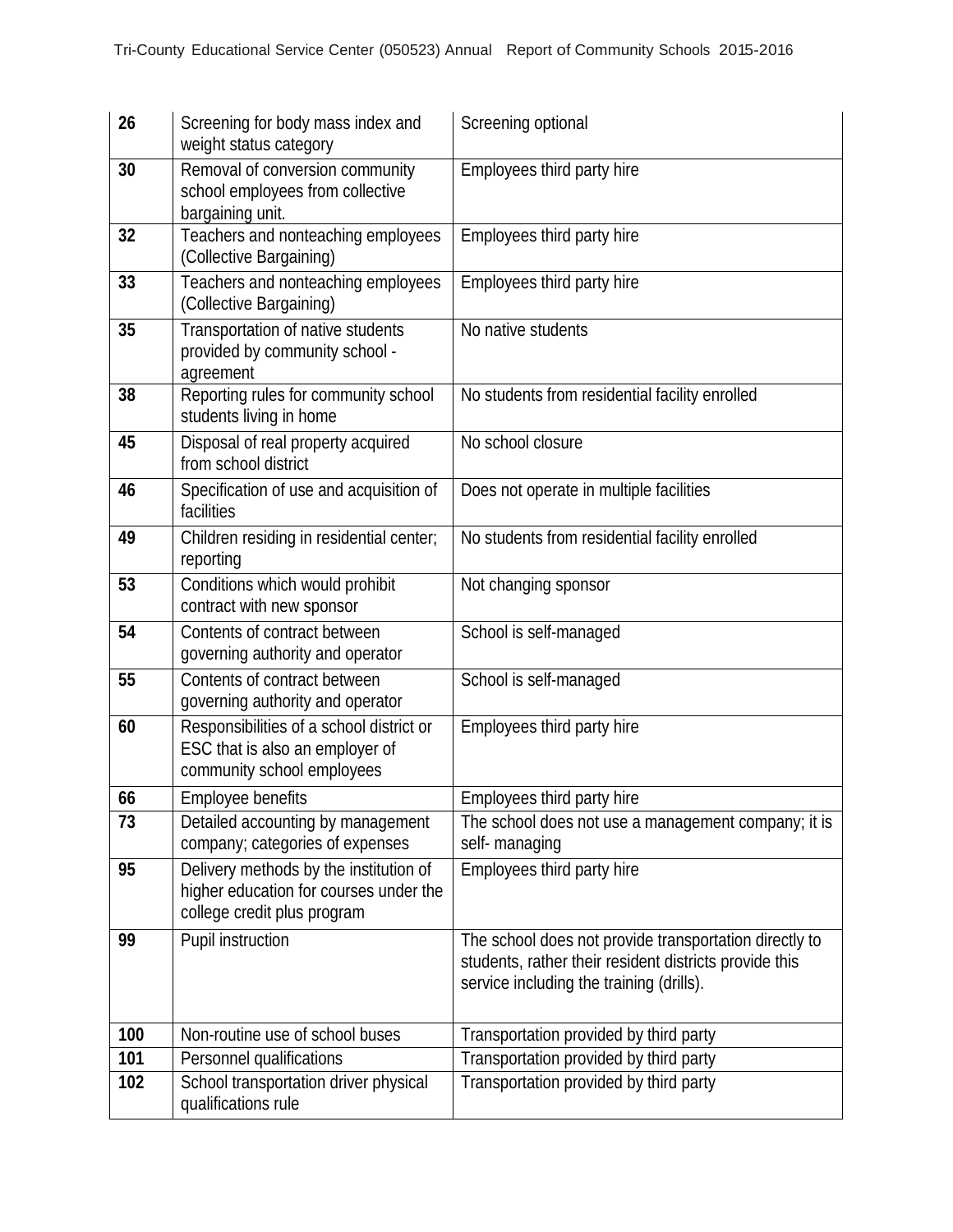| 103 | Authorized vehicles for transportation<br>of pupils to and from school and<br>school-related events      | Transportation provided by third party                                                                                                   |
|-----|----------------------------------------------------------------------------------------------------------|------------------------------------------------------------------------------------------------------------------------------------------|
| 104 | Records and reports                                                                                      | Transportation provided by third party                                                                                                   |
| 105 | Pupil transportation management<br>policies                                                              | The school does not offer transportation to students<br>and does not employ drivers.                                                     |
| 106 | Transportation of children with<br>disabilities                                                          | Transportation provided by third party                                                                                                   |
| 107 | School bus routes and stops                                                                              | Transportation provided by third party                                                                                                   |
| 108 | Transportation of pupils                                                                                 | Transportation provided by third party                                                                                                   |
| 118 | Employment of school bus and van<br>drivers with certain criminal<br>convictions                         | Transportation provided by third party                                                                                                   |
| 122 | Teacher residency                                                                                        | Employees third party hire                                                                                                               |
| 123 | LPDC (Standards and requirements<br>for educator licenses - local<br>professional development committee) | Employees are provided by a third party and included<br>under their LPDC. The school provides a member to<br>the LPDC committee.         |
| 125 | Student success plan and career<br>counseling                                                            | No Adult Ed Program                                                                                                                      |
| 130 | Report required                                                                                          | Lunches provided by third party                                                                                                          |
| 133 | School child program                                                                                     | Does not operate a preschool                                                                                                             |
| 134 | Preschool programs                                                                                       | Does not operate a preschool                                                                                                             |
| 141 | Emergency and evacuation<br>procedures                                                                   | The school does not operate a transportation program.<br>The districts of residence provide the transportation<br>and related trainings. |
| 142 | School bus inspections                                                                                   | Transportation provided by third party                                                                                                   |
| 143 | General rules                                                                                            | The school does not operate a transportation program.<br>The districts of residence provide the transportation<br>and related trainings. |
| 151 | <b>Unemployment Compensation</b>                                                                         | Employees third party hire                                                                                                               |
| 152 | Worker's compensation                                                                                    | Worker's Compensation - Payroll is done as a<br>purchased service, therefore, Worker's Compensation<br>is reported by a third party.     |
| 153 | Settlement of dispute between<br>exclusive representative and public<br>employer - procedures            | Employees third party hire                                                                                                               |
| 154 | Unfair labor practice                                                                                    | Employees third party hire                                                                                                               |
| 155 | Prohibiting agreements contrary to<br>community school provisions                                        | Beacon Hill Academy employees are not working<br>under any collective bargaining agreements.                                             |
| 156 | Terms of the agreement                                                                                   | Employees third party hire                                                                                                               |
| 157 | Matters subject to collective<br>bargaining                                                              | Employees third party hire                                                                                                               |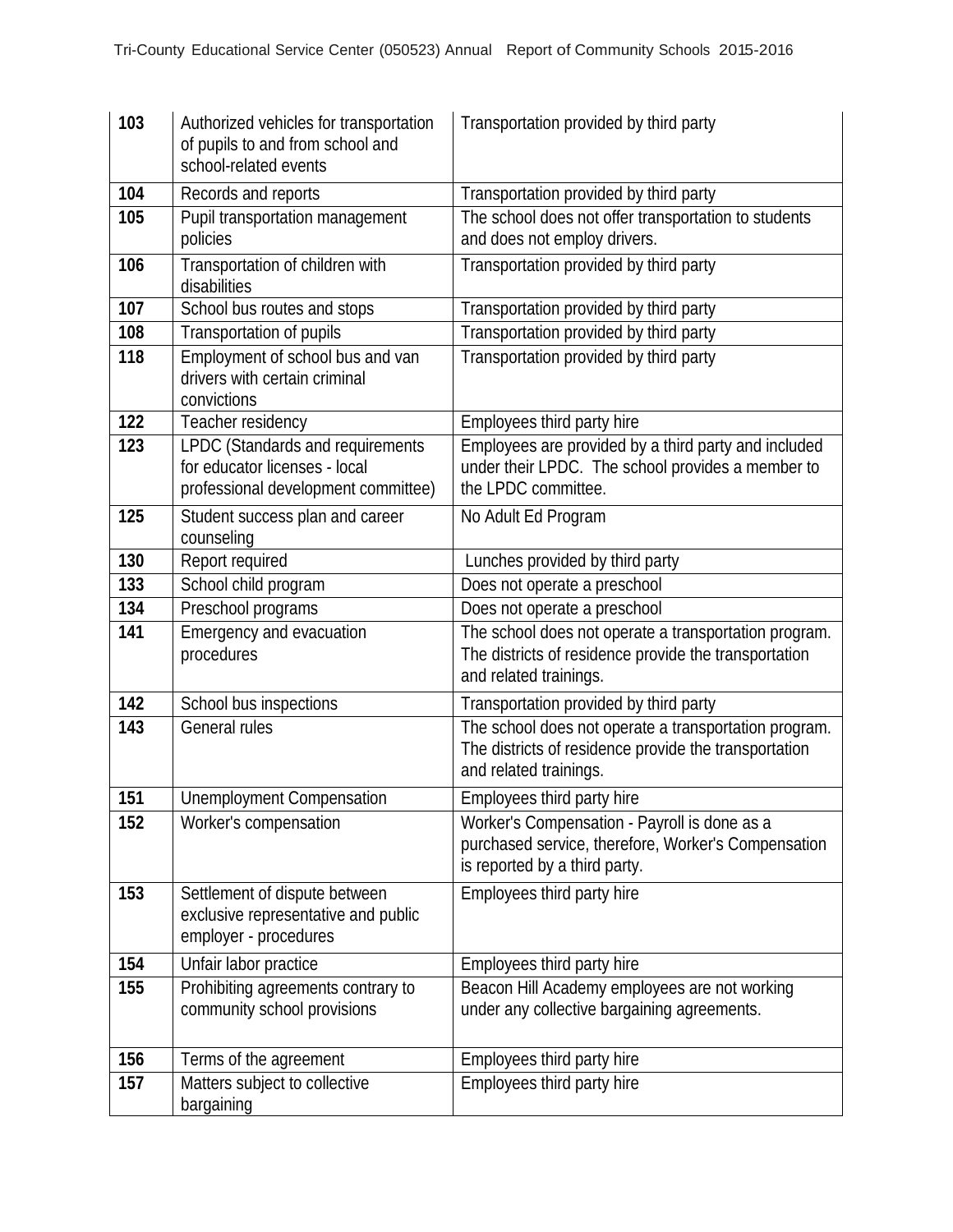| 158 | Procedure upon filing petition for<br>election                                                                                                  | Employees third party hire                                                                                                              |
|-----|-------------------------------------------------------------------------------------------------------------------------------------------------|-----------------------------------------------------------------------------------------------------------------------------------------|
| 159 | Public employers exclusive<br>representative                                                                                                    | Employees third party hire                                                                                                              |
| 164 | Designation of STEM school<br>equivalent for community school                                                                                   | Not a STEM school                                                                                                                       |
| 167 | Credential requirements for instructors                                                                                                         | Employee's are third party hire                                                                                                         |
| 168 | Application for waiver of requirements<br>of program                                                                                            | The school did not request a waiver for College Credit<br>Plus; there is a local policy 3670 covering the College<br><b>Credit Plus</b> |
| 180 | School district payments to county<br>boards of developmental disabilities                                                                      | The school had no contract with the county DD Board<br>for 2015-16                                                                      |
| 183 | Home Instruction                                                                                                                                | No students on home instruction in 2015-16                                                                                              |
| 185 | Districts to submit implementation<br>plans - interdistrict contracts                                                                           | No contracts in 2015-16                                                                                                                 |
| 203 | Publication of information regarding<br>online education and career planning<br>tool.                                                           | The school subscribes to the Careers Connection<br>Program through the Tri-County ESC of which this is a<br>component.                  |
| 205 | A la carte foods; determination of<br>nutritional value; software.                                                                              | Food provided by third party                                                                                                            |
| 216 | Screening of beginning pupils for<br>special learning needs                                                                                     | School does not serve this age child                                                                                                    |
| 228 | Standards for awarding high school<br>credit equivalent to credit for<br>completion of high school academic<br>and vocational education courses | The school does not have and adult education<br>program.                                                                                |
| 231 | Fourth grade reading capability                                                                                                                 | The school does not serve students in 4th grade                                                                                         |
| 232 | Fourth grade reading capability                                                                                                                 | School does not serve this age child                                                                                                    |
| 233 | Fourth grade reading capability                                                                                                                 | School does not serve this age child                                                                                                    |
| 234 | Community service education program                                                                                                             | No community service program                                                                                                            |
| 242 | Interscholastic athletics: Parental<br>information about concussion and<br>head injuries; requirements of coaches<br>and referees               | The school does not operate a state approved<br>interscholastic athletic program.                                                       |
| 246 | Disposal of real or personal property -<br>acquisition of real property                                                                         | School has no property                                                                                                                  |
| 247 | School sponsorship; assessment of<br>district and community schools                                                                             | No conversion to be opened in CMSD                                                                                                      |
| 249 | Exclusions from definition of employee<br>under ORC section 3309.01                                                                             | Employees third party hire                                                                                                              |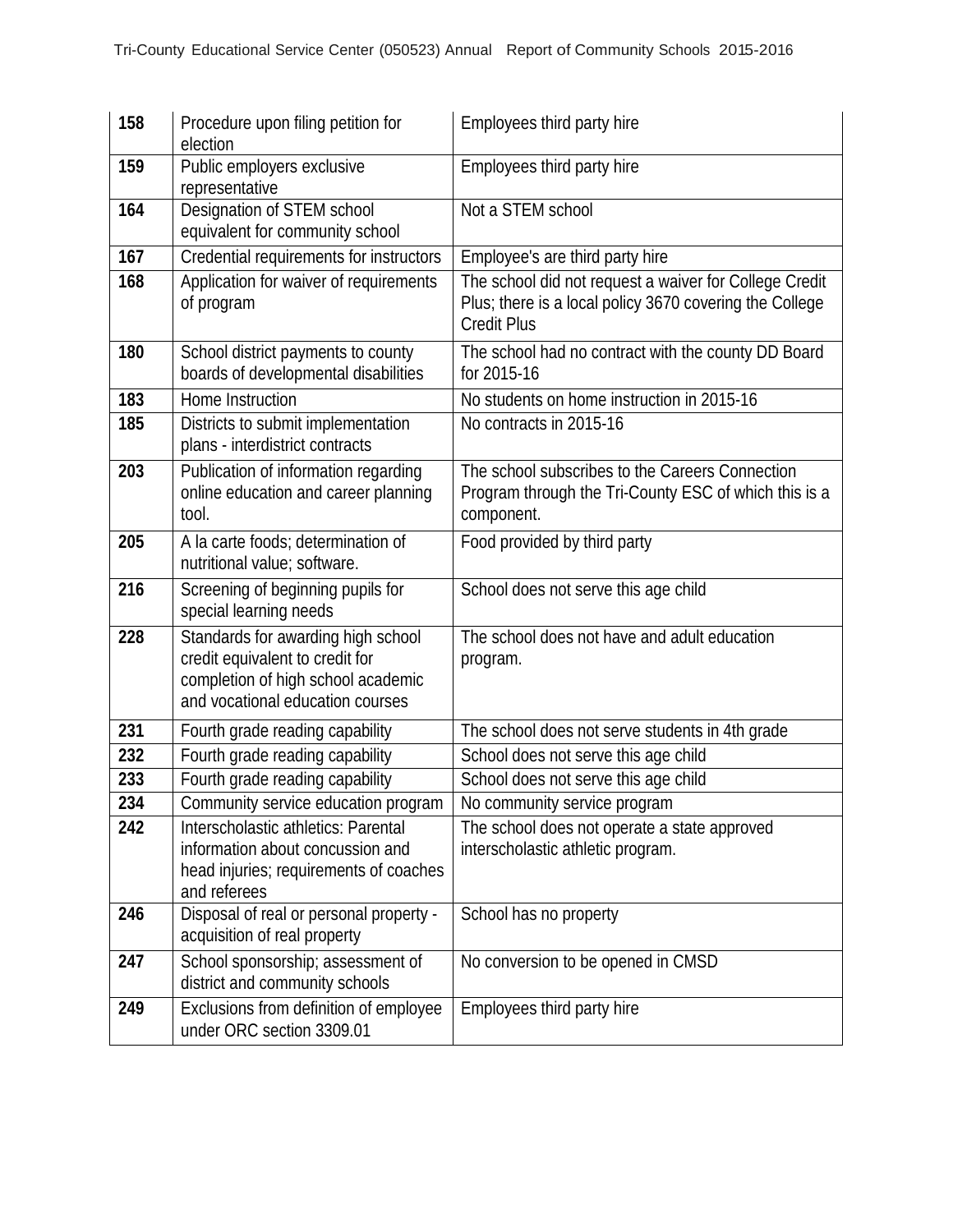| 250 | Deducting employer contributions from<br>state aid moneys                  | Deducting employer contributions from state aid<br>money - Payroll is done as a purchased service,<br>therefore, deductions for State Teachers Retirement<br>System are reported by a third party.                         |
|-----|----------------------------------------------------------------------------|----------------------------------------------------------------------------------------------------------------------------------------------------------------------------------------------------------------------------|
| 251 | Academic distress commissions                                              | The school is not identified as being under academic<br>distress and is not subject to the Academic distress<br>Commission. Employees are hired through a third<br>party and are not part of a collective bargaining unit. |
| 252 | School's compliance with<br>requirements of continuous<br>improvement plan | The school is not on an improvement plan.                                                                                                                                                                                  |
| 254 | Providing consultation and technical<br>assistance                         | Does not operate a preschool                                                                                                                                                                                               |
| 255 | Preschool program building<br>requirements and building plan               | The school does not operate a preschool.                                                                                                                                                                                   |
| 256 | Criminal records check                                                     | The school does not operate a preschool.                                                                                                                                                                                   |
| 257 | Rules for minimum standards for<br>preschool programs                      | The school does not operate a preschool.                                                                                                                                                                                   |
| 258 | Preschool educator license                                                 | The school does not operate a preschool.                                                                                                                                                                                   |
| 278 | Chapter 117 Notes                                                          | Employees are provided by a thrid party who covers<br>this compliance                                                                                                                                                      |
| 282 | Qualifications to be a Medicaid school<br>program (MSP) provider           | The school does not participate in the Medicaid School<br>Program, hence no agreement.                                                                                                                                     |
| 283 | Medicaid school component<br>administrative costs                          | Does not participate                                                                                                                                                                                                       |
| 284 | Ohio works first: learning, earning and<br>parenting program               | The school has no written agreement with the county<br>department of job and family services regarding<br>enrollment in LEAP.                                                                                              |
| 285 | Vehicle maintenance                                                        | Transportation provided by third party                                                                                                                                                                                     |
| 286 | Authorized and unauthorized<br>passengers                                  | The school does not transport students.                                                                                                                                                                                    |
| 287 | Personnel training program                                                 | Beacon Hill Academy does not provide transportation<br>via busing or van service and does not employ drivers.                                                                                                              |
| 288 | Calculation of pupil transportation<br>operation payments                  | Transportation provided by third party                                                                                                                                                                                     |
| 290 | Qualifications to direct, supervise, or<br>coach a pupil activity program  | The school does not offer extracurricular activities or<br>employ personnel as coaches.                                                                                                                                    |
| 291 | Educational aide permits                                                   | Educational aides are a third pary hire who does the<br>licensing review.                                                                                                                                                  |